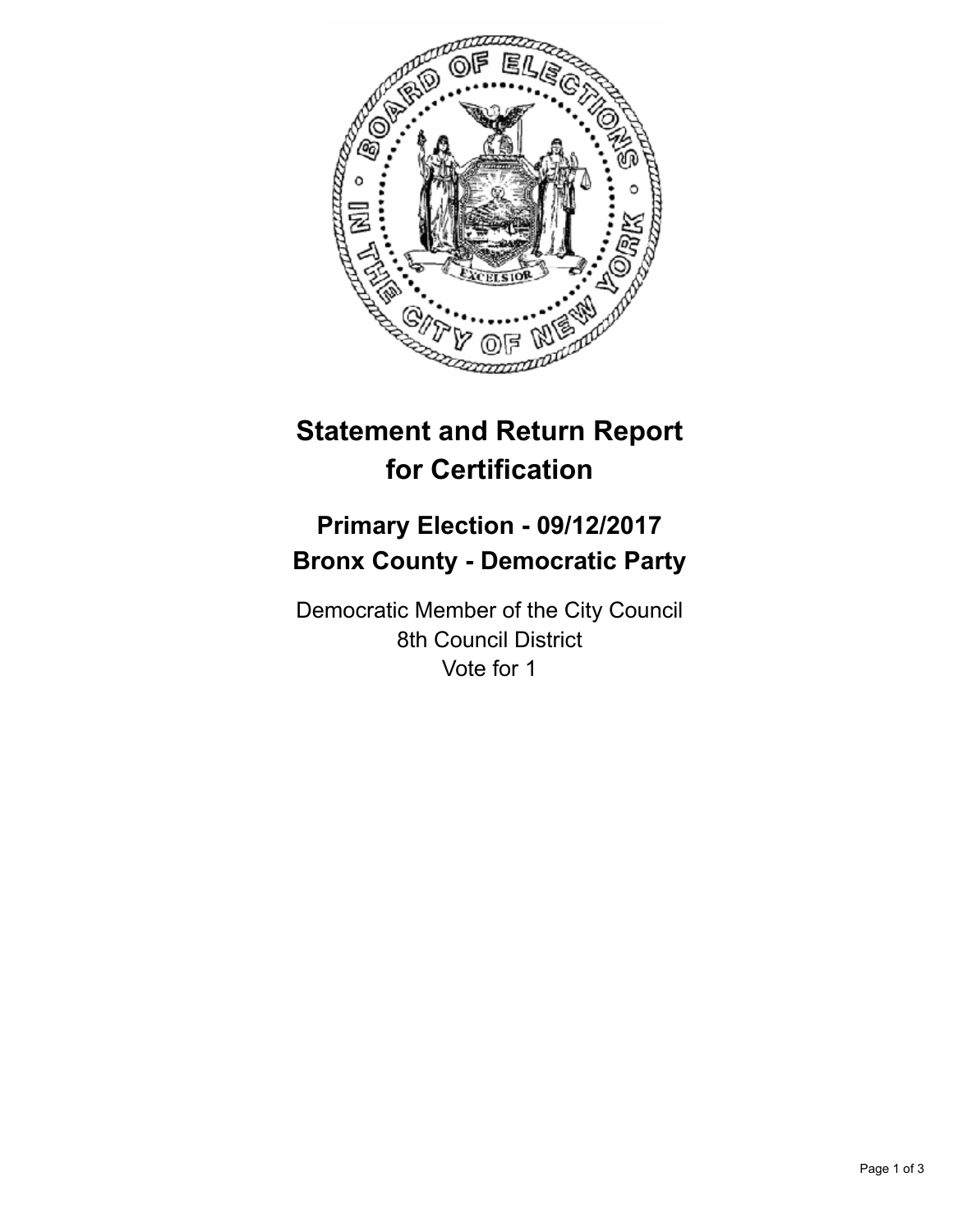

### **Assembly District 77**

| <b>PUBLIC COUNTER</b>                                    | 240 |
|----------------------------------------------------------|-----|
| <b>MANUALLY COUNTED EMERGENCY</b>                        | 0   |
| ABSENTEE / MILITARY                                      | 11  |
| AFFIDAVIT                                                | 2   |
| <b>Total Ballots</b>                                     | 253 |
| Less - Inapplicable Federal/Special Presidential Ballots | 0   |
| <b>Total Applicable Ballots</b>                          | 253 |
| DIANA AYALA                                              | 112 |
| TAMIKA MAPP                                              | 30  |
| ROBERT J. RODRIGUEZ                                      | 83  |
| <b>ISRAEL MARTINEZ</b>                                   | 6   |
| ALAYAH WILLIAMS (WRITE-IN)                               | 1   |
| <b>Total Votes</b>                                       | 232 |
| Unrecorded                                               | 21  |

### **Assembly District 84**

| <b>PUBLIC COUNTER</b>                                    | 3,417 |
|----------------------------------------------------------|-------|
| <b>MANUALLY COUNTED EMERGENCY</b>                        | 0     |
| ABSENTEE / MILITARY                                      | 71    |
| <b>AFFIDAVIT</b>                                         | 24    |
| <b>Total Ballots</b>                                     | 3,512 |
| Less - Inapplicable Federal/Special Presidential Ballots | 0     |
| <b>Total Applicable Ballots</b>                          | 3,512 |
| DIANA AYALA                                              | 1,612 |
| TAMIKA MAPP                                              | 323   |
| ROBERT J. RODRIGUEZ                                      | 810   |
| <b>ISRAEL MARTINEZ</b>                                   | 267   |
| RAFAEL SALAMANCA JR (WRITE-IN)                           | 4     |
| UNATTRIBUTABLE WRITE-IN (WRITE-IN)                       | 1     |
| <b>Total Votes</b>                                       | 3,017 |
| Unrecorded                                               | 495   |

**Assembly District 85**

| <b>PUBLIC COUNTER</b>                                    | 187 |
|----------------------------------------------------------|-----|
| <b>MANUALLY COUNTED EMERGENCY</b>                        | 0   |
| ABSENTEE / MILITARY                                      | 4   |
| AFFIDAVIT                                                | 3   |
| <b>Total Ballots</b>                                     | 194 |
| Less - Inapplicable Federal/Special Presidential Ballots | 0   |
| <b>Total Applicable Ballots</b>                          | 194 |
| DIANA AYALA                                              | 73  |
| TAMIKA MAPP                                              | 10  |
| ROBERT J. RODRIGUEZ                                      | 71  |
| <b>ISRAEL MARTINEZ</b>                                   | 28  |
| <b>Total Votes</b>                                       | 182 |
| Unrecorded                                               | 12  |